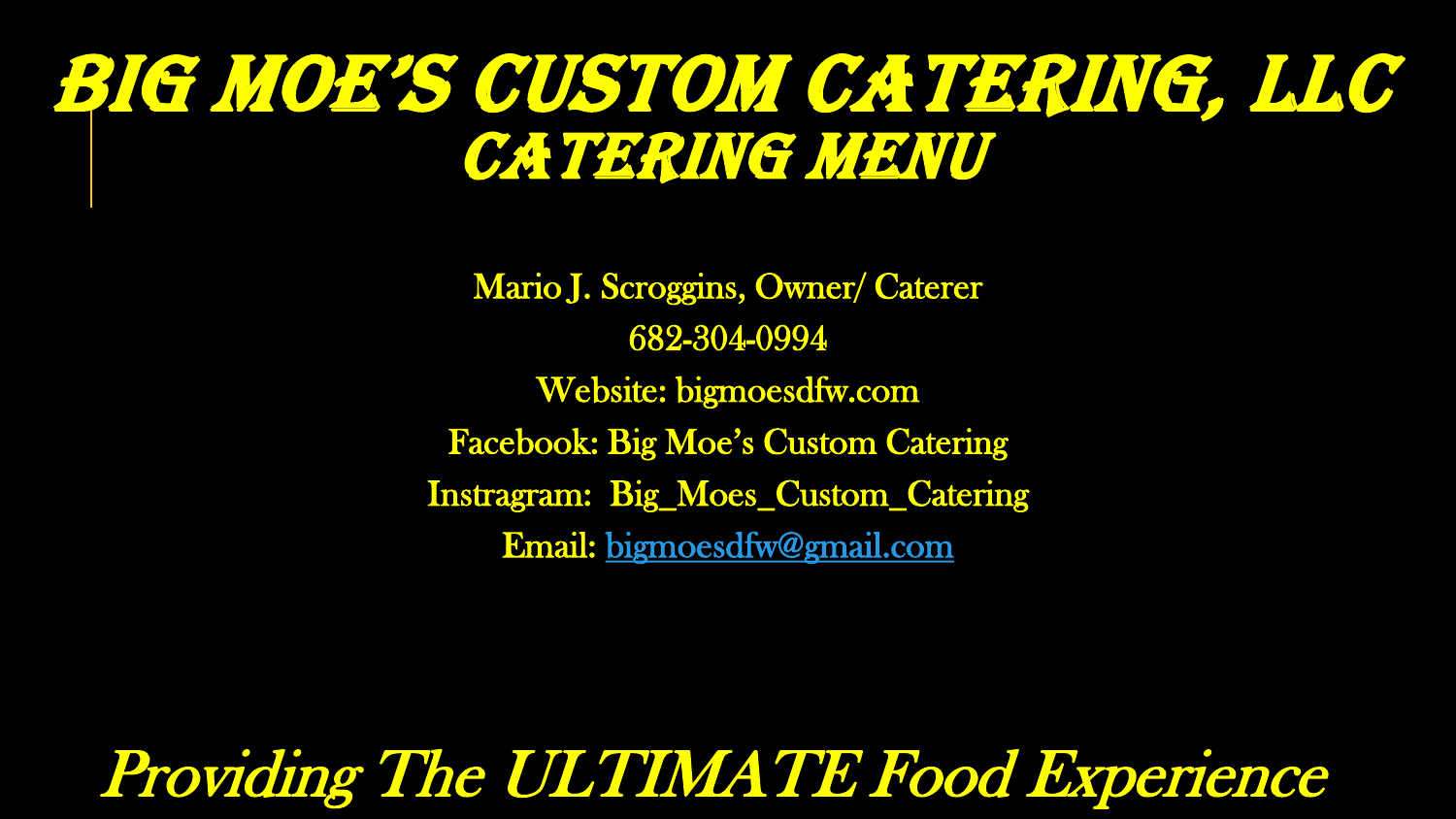## CLASSIC BUFFETS (25 ORDER MINIMUM)

BUFFET I @ \$17/PERSON (ENTRÉE, 2 REGULAR SIDES, BUTTERED DINNER ROLLS , GARDEN SALAD, BEVERAGE) BUFFET II@ \$20/PERSON (2 ENTRÉES, 2 REGULAR SIDES, BUTTERED DINNER ROLLS , GARDEN SALAD, BEVERAGE)

| <b>Entrée Options</b>                                                                                                                                                                                                                                                                                                                                                                                                                                                                                                                                                                                                                                                                                         | <b>Regular Sides</b><br>\$3/ person to add regular sides                                                                                                                                                                                                                                                                                                                                                                                        | <b>Premium Sides</b><br>\$3/ person to upgrade from a regular side to a premium<br>side<br>\$4.50/ person to add a premium side                                                                                                                                                                                                                                                                                                                                                                                 | <b>Beverage</b>                                                                                                                                                     |
|---------------------------------------------------------------------------------------------------------------------------------------------------------------------------------------------------------------------------------------------------------------------------------------------------------------------------------------------------------------------------------------------------------------------------------------------------------------------------------------------------------------------------------------------------------------------------------------------------------------------------------------------------------------------------------------------------------------|-------------------------------------------------------------------------------------------------------------------------------------------------------------------------------------------------------------------------------------------------------------------------------------------------------------------------------------------------------------------------------------------------------------------------------------------------|-----------------------------------------------------------------------------------------------------------------------------------------------------------------------------------------------------------------------------------------------------------------------------------------------------------------------------------------------------------------------------------------------------------------------------------------------------------------------------------------------------------------|---------------------------------------------------------------------------------------------------------------------------------------------------------------------|
| <b>POULTRY</b><br>Herb & Lemon Roasted Chicken (Bone In)<br><b>Smothered Chicken/ Poultry Gravy</b><br><b>Italian Herb Chicken Breast/ Mushroom &amp; Rosemary Cream</b><br><b>Sauce</b><br><b>Blackened Chicken Breast</b><br><b>Smoked or Baked Cajun Turkey</b><br><b>Baked Turkey Wings (\$2/ person upcharge)</b><br><b>PORK</b><br><b>Pineapple &amp; Honey Glazed Ham</b><br><b>Sweet &amp; Spicy Pork Tenderloin</b><br><b>Rosemary &amp; Basil Marinated Pork Tenderloin</b><br><b>Smoked or Roasted Pork Shoulder</b><br><b>Sliced Smoked Sausage</b><br><b>BEEF</b><br><b>Beef Tips &amp; Rice</b><br><b>Hamburger Steak &amp; Onions/ Beef Gravy</b><br>Roasted Brisket (\$3.50/ person upcharge) | <b>Garlic &amp; Herb Roasted Potatoes</b><br><b>Buttered Sweet Corn</b><br><b>Southern Style Green Beans</b><br><b>Moe's Mac &amp; Cheese</b><br>$\bullet$<br><b>Rice Pilaf</b><br>$\bullet$<br><b>Creamy Herb Mashed Potatoes</b><br><b>Roasted Vegetable Medley</b><br>$\bullet$<br>(Chef's Choice)<br><b>Smoked Turkey Neck Collard</b><br><b>Greens</b><br><b>Sautéed Cabbage</b><br><b>Candied Sweet Potatoes</b><br><b>Baked Broccoli</b> | <b>Cajun Rice</b><br><b>Corn Bread Dressing</b><br><b>Loaded Mashed Potatoes</b><br><b>Red Beans &amp; Rice/ Sausage</b><br><b>Broccoli &amp; Cheese Casserole</b><br>9 Cheese Mac/ Bacon & Green Onions<br>$\bullet$<br><b>Teriyaki Glazed Asparagus</b><br>$\bullet$<br><b>Sausage Corn Maque Choux (Creamy Corn, Medley of</b><br>Veggies, Pepper Seasoned with Smoked Sausage)<br><b>Rosemary &amp; Honey Mashed Sweet Potatoes with</b><br>a Brown Sugar and Pecan Crust<br><b>Cajun Style Green Beans</b> | <b>Sweet Tea</b><br><b>Peach Tea</b><br><b>Raspberry Tea</b><br>Lemonade<br><b>Tropical Punch</b><br><b>Arnold Palmer</b><br>(Half Tea/<br><b>Half</b><br>Lemonade) |

**SEAFOOD**

• **Tri-Peppercorn Sirloin Tip Roast** *(\$3.50/ person upcharge***)** • **Rosemary & Garlic Crusted Ribeye Roast (Market Value)**

- **Blackened American Catfish** *(\$3/ person upcharge***)**
- **Lemon Pepper & Rosemary Salmon Filet** *(\$3/ person upcharge)*
- **Blackened Shrimp Etouffee (***\$3/ person upcharge)*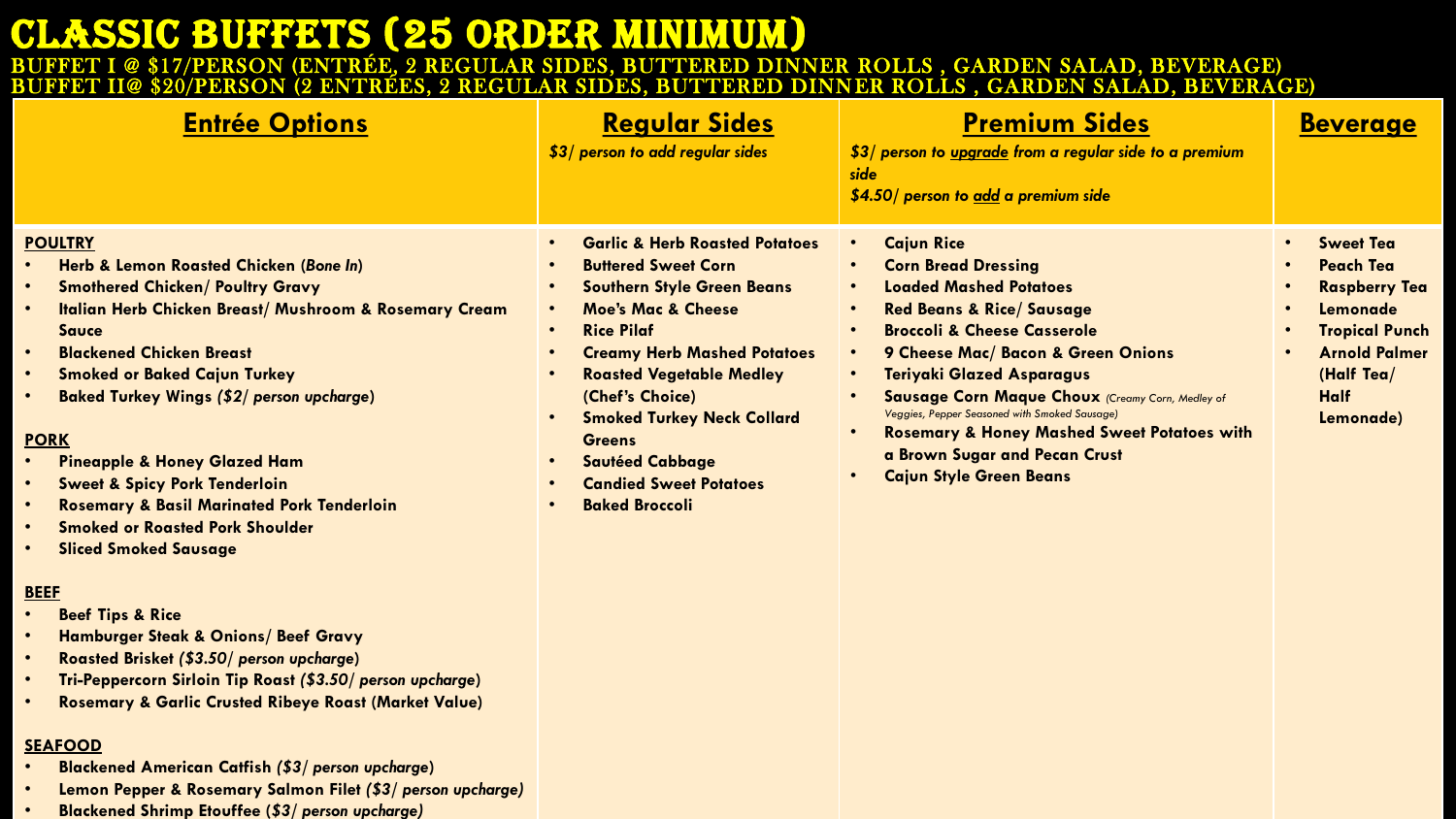## BBQ BUFFETS (25 ORDER MINIMUM)

#### /PERSON (2 MEATS, 2 REGULAR SIDES, GARDEN SALAD, WHITE BREAD, RELISH TRAY, BEVERAGE) BBQ OPTION II@ \$22/PERSON (3 MEATS, 2 REGULAR SIDES, GARDEN SALAD, WHITE BREAD, RELISH TRAY, BEVERAGE) **ENTRÉE OPTIONS REGULAR SIDES** *\$3/ person to add a regular side* **PREMIUM SIDES** *\$3/ person if switching with a regular side \$4.50/ person if adding a premium side* **BEVERAGE** • **Smoked Chicken** • **Sliced Smoked Sausages** • **BBQ Pulled Pork** • **Smoked Turkey** • **Ribs** • **Smoked Honey Glazed Ham** • **Brisket (***\$3.50/ person upcharge)* • **BBQ Baked Beans** • **Potato Salad** • **Moe's Mac & Cheese** • **Southern Style Green Beans Sweet Corn on the Cob** • **Spicy Ranch Style Beans** • **Baked Potato** • **Loaded Mashed Potatoes** • **Red Beans & Rice/ Sausage** • **Broccoli & Cheese Casserole** • **Loaded Baked Potato** • **Sweet Tea** • **Peach Tea** • **Raspberry Tea** • **Lemonade** • **Tropical Punch** • **Arnold Palmer (Half Tea/ Half Lemonade**

### pasta Buffets (25 order minimum)

PASTAI @ \$12/PERSON (1 Pasta Choice, Caesar Salad, Garlic French Bread, Beverage) PASTA II@ \$15/PERSON (2 Pasta Choices, Caesar Salad, Garlic French Bread, Beverage)

### **ENTRÉE OPTIONS BEVERAGE**

- **Blackened Chicken & Sausage Cajun Pasta**
- **Blackened Shrimp Cajun Pasta**
- **Creamy Spinach & Chicken Fettuccine Alfredo**
- **Shrimp Fettuccine Alfredo**
- **Parmesan Chicken & Sausage Penne Alfredo**
- **3 Cheese Chicken Tetrazzini**
- **Bolognese Sauce over Linguine**
- **Shrimp Scampi**
- **Seafood Lasagna (\$3 upcharge)**

- **Sweet Tea**
- **Peach Tea**
- **Raspberry Tea**
- **Lemonade**
- **Tropical Punch**
- **Arnold Palmer (Half Tea/ Half Lemonade**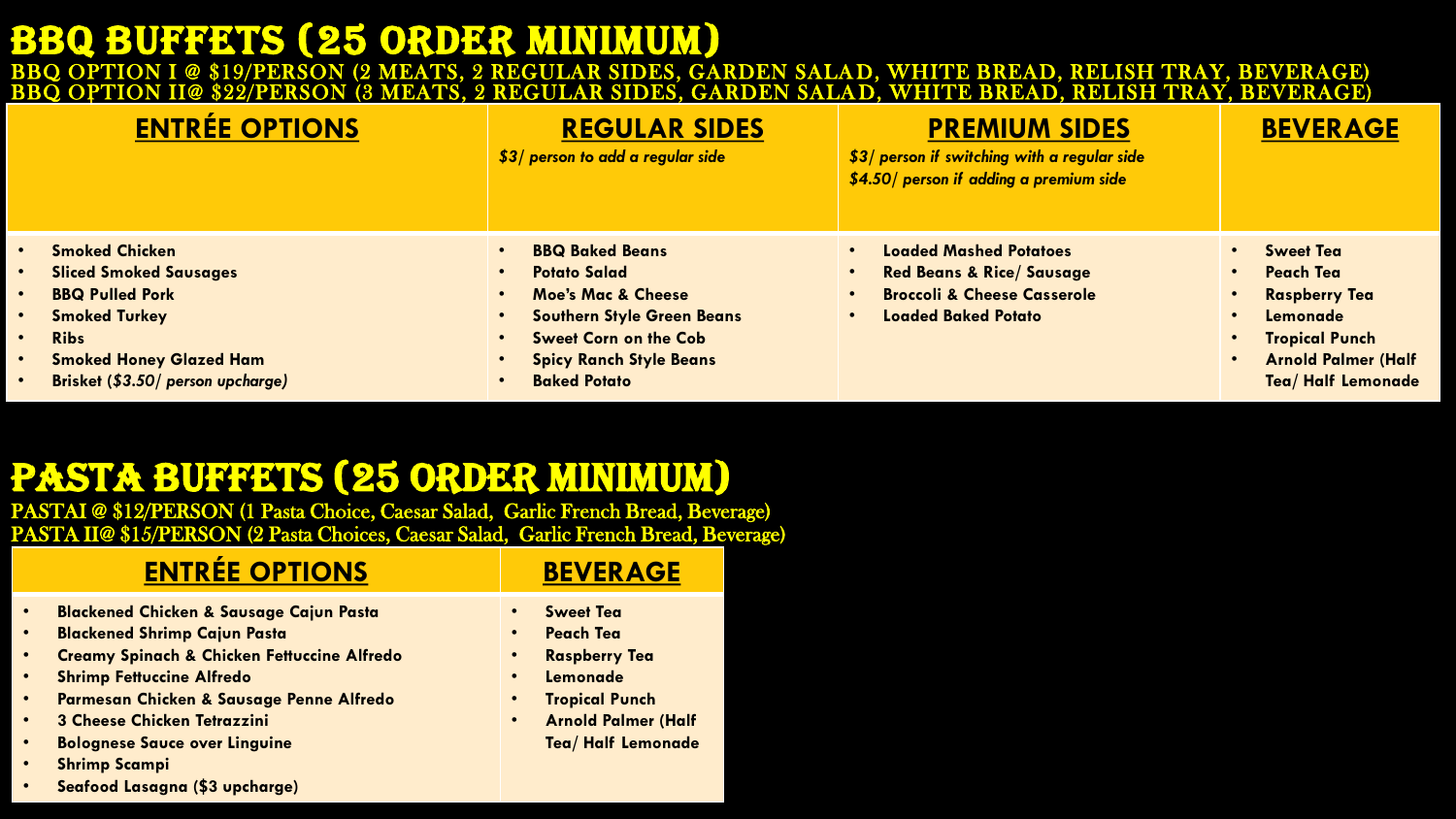## FAJITA OR TACO BARS (25 ORDER MINIMUM)

| <b>Standard Option \$14/ person</b>                                                                                                                                                                                                                                                                                                                                                           | <b>Deluxe Option \$18/ person</b>                                                                                                                                                                                                                                                                                                                                                                                                                                    | <b>Beverage Options</b>                                                                                                                                                                             |
|-----------------------------------------------------------------------------------------------------------------------------------------------------------------------------------------------------------------------------------------------------------------------------------------------------------------------------------------------------------------------------------------------|----------------------------------------------------------------------------------------------------------------------------------------------------------------------------------------------------------------------------------------------------------------------------------------------------------------------------------------------------------------------------------------------------------------------------------------------------------------------|-----------------------------------------------------------------------------------------------------------------------------------------------------------------------------------------------------|
| <b>Fajita Chicken</b><br><b>Fajita Beef</b><br><b>Grilled Peppers &amp; Onions (Fajita Bar Only)</b><br>Sour Cream, Cilantro, Shredded Cheese, Pico De Gallo, Salsa<br>Soft Street Taco Shells (TACO BAR ONLY) (3 Tacos/ person)<br>Fajita Shells (FAJITA BAR ONLY) (2 Fajitas/ person)<br><b>Served the following:</b><br><b>Rice: Cilantro Lime Rice</b><br><b>Beans: Spicy Black Beans</b> | <b>Fajita Chicken</b><br><b>Fajita Beef</b><br><b>Cilantro Lime Shrimp</b><br><b>Grilled Peppers &amp; Onions (Fajita Bar Only)</b><br>$\bullet$<br>Sour Cream, Cilantro, Shredded Cheese, Pico De Gallo, Salsa<br>$\bullet$<br>Soft Street Taco Shells (If ordering Taco Bar) (3 Tacos/ person)<br>Fajita Shells (If ordering Fajita Bar) (2 Fajitas/ person)<br><b>Served the following:</b><br><b>Rice: Cilantro Lime Rice</b><br><b>Beans: Spicy Black Beans</b> | <b>Sweet Tea</b><br>$\bullet$<br><b>Peach Tea</b><br>$\bullet$<br><b>Raspberry Tea</b><br>Lemonade<br>$\bullet$<br><b>Tropical Punch</b><br><b>Arnold Palmer (Half Tea/</b><br><b>Half Lemonade</b> |

### BIG MOE'S THEMED BUFFET PACKAGES (25 ORDER MINIMUM) BUFFET PACKAGES ARE INCLUSIVE AND CAN NOT BE SUBSTITUTED NOR MODIFIED.

### **The Big Moe Classic \$10/ person The Down Home Buffet \$20/ person The Bayou Classic \$30/ person**

#### • **Italian Herb Chicken Breast with Gravy**

- **Southern Style Green Beans**
- **Garden Salad**
- **Sweet Tea**
- **French Bread**
- **Cajun Fried Chicken (Thigh, Wing, Leg)**
- **Pineapple and Honey Glazed Ham**
- **Smoked Turkey Neck Collard Greens**
- **Candied Sweet Potatoes**
- **Broccoli Cheese Casserole**
- **Garden Salad**
- **Corn Bread**
- **Beverage of Choice**

- **Louisiana Chicken & Sausage Gumbo (4-6 oz)**
- **Lemon Battered Fried American Catfish**
- **Buttermilk Fried Shrimp**
- **Cajun Rice**
- **Moe's Mac & Cheese**
- **Smoked Turkey Neck Collard Greens**
- **Garden Salad**
- **Corn Bread**
- **Beverage of Choice**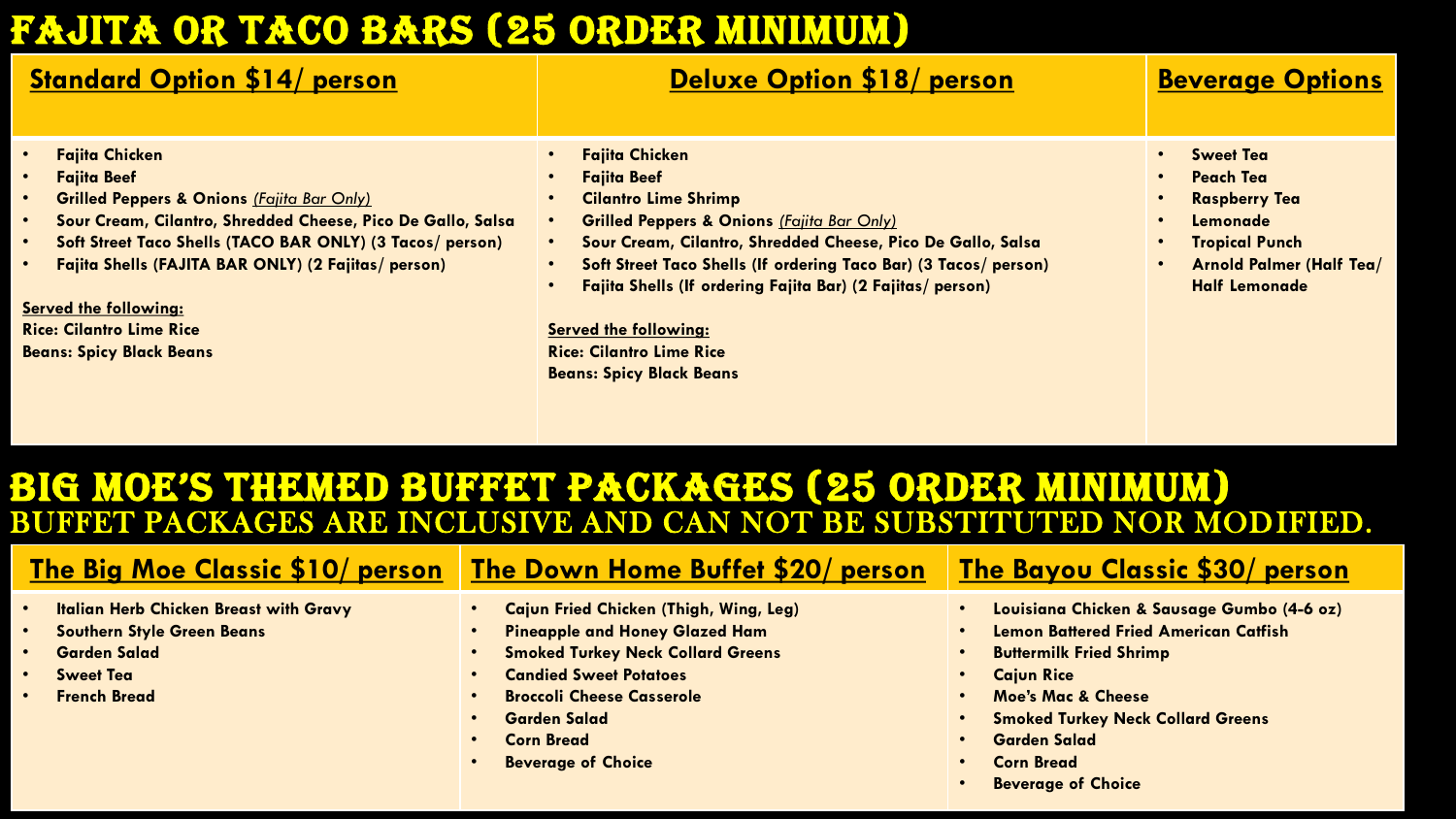## BARS & ACTION STATIONS (25 ORDER MINIMUM)

| <b>Potato-Tini Bar</b><br>$$4.00/$ person<br><b>NOT AVAILABLE FOR DELIVERY ONLY</b><br><b>Sweet Potato-Bar</b><br>$$6.00/$ person<br><b>NOT AVAILABLE FOR DELIVERY ONLY</b>                                                                                         | <b>Baked Potato Bar</b><br>$$5.00/$ person                                                                                                                                                                                               | <b>Nacho Station</b><br>$$5.00/$ person                                                                                                                                                                                                  | <b>**Meat Carving Stations</b><br>All meat carving stations include silver dollar rolls and specified<br>sauce.<br><b>Each unit yields 40 servings.</b>                                                                                                                                                                                                                                     |
|---------------------------------------------------------------------------------------------------------------------------------------------------------------------------------------------------------------------------------------------------------------------|------------------------------------------------------------------------------------------------------------------------------------------------------------------------------------------------------------------------------------------|------------------------------------------------------------------------------------------------------------------------------------------------------------------------------------------------------------------------------------------|---------------------------------------------------------------------------------------------------------------------------------------------------------------------------------------------------------------------------------------------------------------------------------------------------------------------------------------------------------------------------------------------|
| <b>Creamy Herb Mashed</b><br>$\bullet$<br><b>Potatoes</b><br><b>Green Onions</b><br>$\bullet$<br><b>Shredded Cheese</b><br>$\bullet$<br><b>Bacon Pieces</b><br><b>Sour Cream</b><br>$\bullet$<br><b>Served in Martini or</b><br>$\bullet$<br><b>Champaign Glass</b> | <b>Baked Russet Potato</b><br>$\bullet$<br><b>Green Onions</b><br>$\bullet$<br><b>Shredded Cheese</b><br>$\bullet$<br><b>Bacon Pieces</b><br>$\bullet$<br><b>Sour Cream</b><br>$\bullet$<br><b>Garlic &amp; Herb Butter</b><br>$\bullet$ | <b>Choice of Fajita Beef or Fajita Chicken</b><br>$\bullet$<br><b>Homemade Cheese Sauce</b><br>$\bullet$<br>Pico-De-Gallo<br>$\bullet$<br>Guacamole<br>$\bullet$<br><b>Sour Cream</b><br>$\bullet$<br><b>Tortilla Chips</b><br>$\bullet$ | Tri-Peppercorn Sirloin Tip Roast @ \$145<br>$\bullet$<br>Sweet & Spicy Pork Tenderloin @ \$80<br>$\bullet$<br>Roasted or Smoked Brisket @ \$130<br>$\bullet$<br>Cajun Roasted Turkey/ Spicy Honey Mustard @ \$70<br>$\bullet$<br><b>Smoked Turkey/ Poultry Gravy @ \$70</b><br>$\bullet$<br>Roasted Turkey/ Honey Cranberry Glaze @ \$70<br>$\bullet$<br>Dijon & Pineapple Glazed Ham @\$70 |

#### **{SWEET POTATO BAR)**

- **Sweet Potato Puree**
- **Candied Bacon**
- **Honey Butter**
- **Walnut**
- **Cinnamon**

\*\*All carving stations require a food attendant at \$75/ attendant\*\*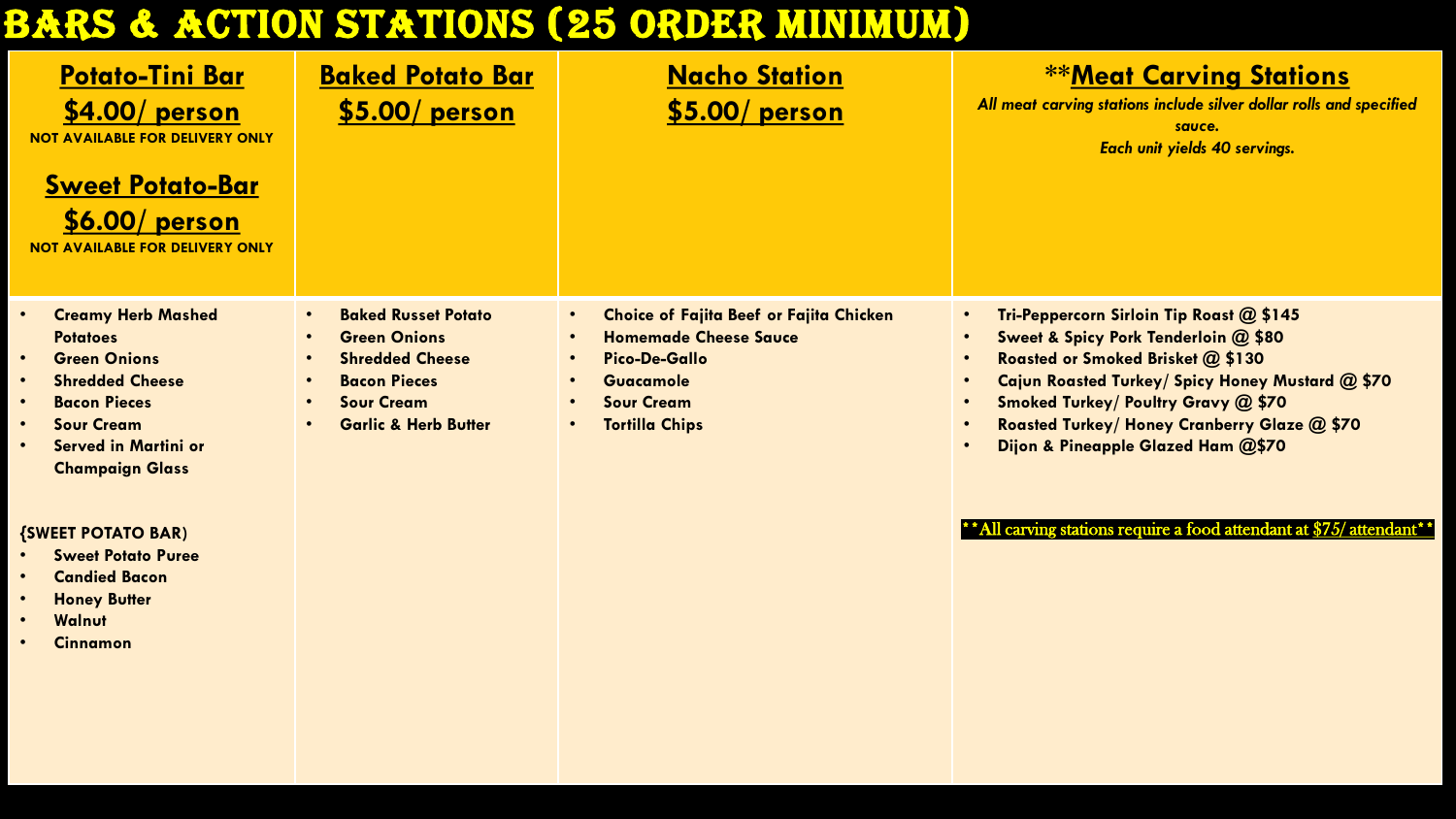## BREAKFAST & BRUNCH ITEMS (25 ORDER MINIMUM)

| <b>Assorted Bagel, Muffin and</b><br><u>Danish Display</u><br>$$3.50/$ person                                    | <b>Chicken and Waffles</b><br>\$8.00/ person                                                                                                                                                                                                                       | <b>Blackened Shrimp and Smoked Gouda</b><br><b><u>Grits/ Cajun Gravy</u></b><br>\$10.00/ person                        |
|------------------------------------------------------------------------------------------------------------------|--------------------------------------------------------------------------------------------------------------------------------------------------------------------------------------------------------------------------------------------------------------------|------------------------------------------------------------------------------------------------------------------------|
| An assortment of Bagels, Muffins and Danishes<br>served with various jellies, jams and assorted<br>cream cheeses | <b>Served with Maple Cream Syrup, Blueberries and</b><br><b>Walnuts Toppings</b><br><b>Other Waffle Flavors Available upon request</b><br>$\bullet$                                                                                                                | Topped with green onions, bacon, diced tomatoes and<br>shaved parmesan                                                 |
| <b>Breakfast Potato Casserole</b><br>\$150/ unit<br>Unit yields 25 servings                                      | <b>Classic Breakfast Buffet</b><br>\$12/ person                                                                                                                                                                                                                    | <b>Frittatas</b><br><u>\$150/ unit</u><br>Unit yields 25 servings                                                      |
| Diced potatoes, eggs, shredded cheese, Italian<br>sausage and mixed vegetables blended and<br>baked              | <b>Eggs</b><br>$\bullet$<br><b>Sausage or Bacon (Can only choose 1)</b><br><b>Creamy Grits or Diced Potatoes (Can only choose 1)</b><br><b>Buttermilk Biscuits</b><br>$\bullet$<br><b>Fresh Fruit Bowl</b><br>Orange, Apple or Cranberry Juice (Can only choose 1) | <b>Spinach, Tomato &amp; Goat Cheese Frittata</b><br>Kale, Chicken & Feta Cheese Frittata<br><b>Southwest Frittata</b> |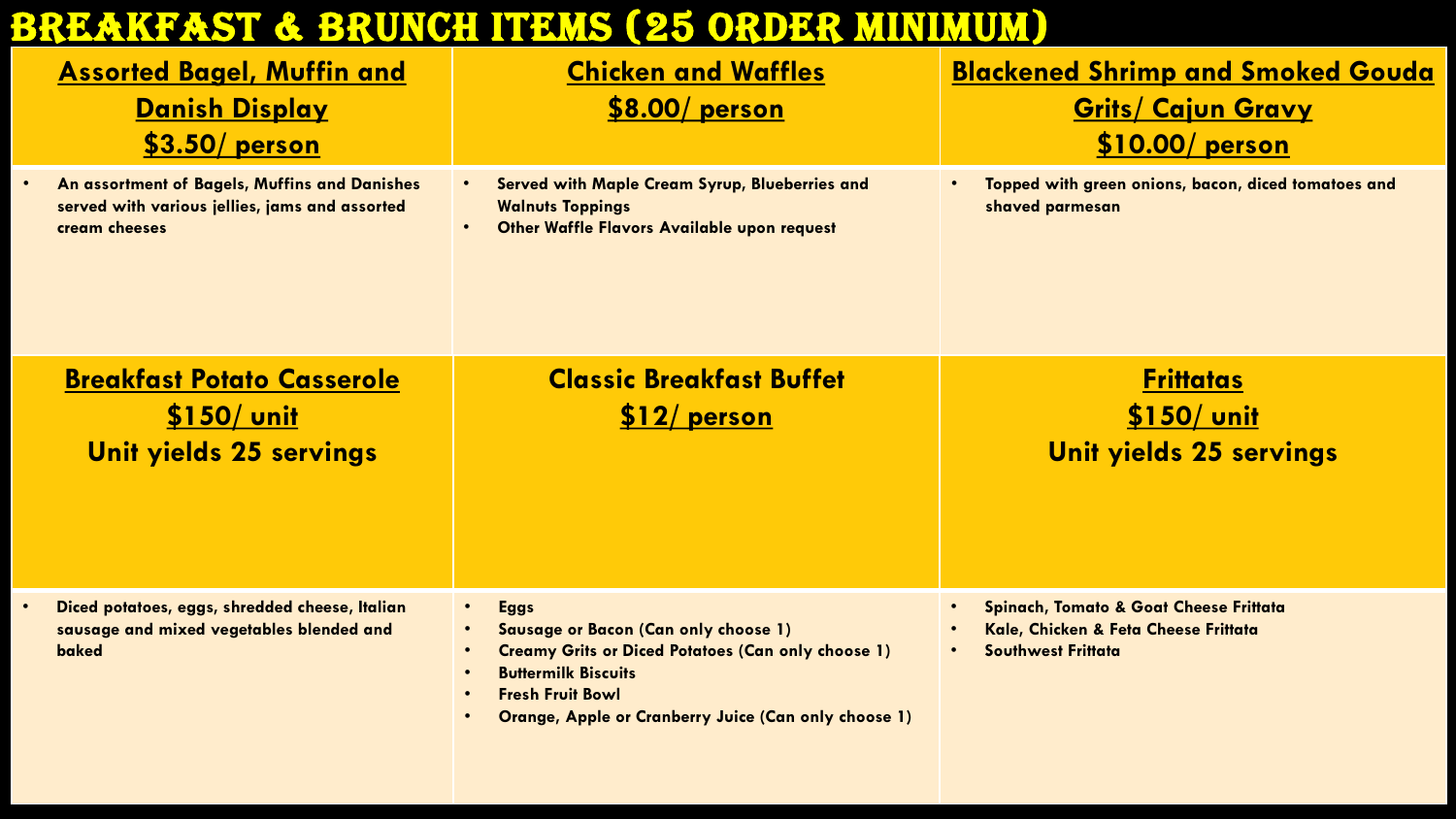## HORS D' OEUVRES & A LA CARTE MENU

| <b>Fruits &amp; Vegetables</b>                                                                                                                                                                                                                                                                                                                                                                                                                                                                                                                                                                                                                                                                                                | <b>Salads, Shooters &amp; Dips</b>                                                                                                                                                                                                                                                                                                                                                                                                                                                                                                                                                                                                                                                                                 |
|-------------------------------------------------------------------------------------------------------------------------------------------------------------------------------------------------------------------------------------------------------------------------------------------------------------------------------------------------------------------------------------------------------------------------------------------------------------------------------------------------------------------------------------------------------------------------------------------------------------------------------------------------------------------------------------------------------------------------------|--------------------------------------------------------------------------------------------------------------------------------------------------------------------------------------------------------------------------------------------------------------------------------------------------------------------------------------------------------------------------------------------------------------------------------------------------------------------------------------------------------------------------------------------------------------------------------------------------------------------------------------------------------------------------------------------------------------------|
| (\$4.00/ person) Fruit & Vegetable Garden (75 person minimum order)<br>$\bullet$<br>(\$70) Assorted Fruit Tray (yields 25 servings) *Fruit Selection Seasonal<br>$\bullet$<br>(\$40) Assorted Veggie Tray (yields 25 servings) *Veggie Selection Seasonal<br>$\bullet$<br>(\$70) Assorted Fruit Kabobs (40 kabobs/ order) *Fruit Selection Seasonal<br>$\bullet$<br>(\$50) Veggie Shooters (40 shooters/ order)<br>$\bullet$<br><b>ITEM NOT AVAILABLE FOR DELIVERY SERVICE OPTION</b><br>(\$50) Assorted Cheese & Cracker Tray (yields 25 servings)<br>$\bullet$<br>(\$100) Charcuterie Board) (Fresh Cheeses, Select Meats, Olives, Grapes & Crackers)<br>$\bullet$<br><b>ITEM NOT AVAILABLE FOR DELIVERY SERVICE OPTION</b> | (\$120) Shrimp Cocktail Shooters (40 - 45 Shooters/ order)<br><b>ITEM NOT AVAILABLE FOR DELIVERY SERVICE OPTION</b><br>(\$120) Blackened Shrimp Remoulade Shooters (40 - 45 Shooters/ order)<br>ITEM NOT AVAILABLE FOR DELIVERY SERVICE OPTION<br>(\$165) Spinach & Crab Stuffed Wonton Crisp/ Blackened Shrimp & Spicy Aioli<br>$(30 - 35$ Shooters/order)<br><b>ITEM NOT AVAILABLE FOR DELIVERY SERVICE OPTION</b><br>(\$50) Smoked Chicken Salad/ crackers (yields 25 servings)<br>(\$120) Big Moe's Cajun Seafood Salad (yields 25 servings)<br>(\$60) Greek Pasta Salad (yields 25 servings)<br>(\$50) Italian Pasta Salad (yields 25 servings)<br>(\$50) Spinach & Artichoke Dip/ Chips (yields 25 servings) |
| <b><u>Sandwiches &amp; Wraps</u></b>                                                                                                                                                                                                                                                                                                                                                                                                                                                                                                                                                                                                                                                                                          | <b>Lite Bites</b>                                                                                                                                                                                                                                                                                                                                                                                                                                                                                                                                                                                                                                                                                                  |
| (\$80) Smoked Chicken Salad Croissants (40/ order)<br>$\bullet$<br>(\$60) Smoked Chicken Salad Pinwheels (50/ order)<br>(\$60) Bacon, Cheddar and Ranch Deli Pinwheels (50/ order)<br>$\bullet$<br>(\$70) Deli Sliders (32/ order)<br>$\bullet$<br>(\$80) Philly Cheesesteak Sliders (32/ order)<br>$\bullet$                                                                                                                                                                                                                                                                                                                                                                                                                 | (\$60) Spinach & Artichoke Dip Bites (48 bites/ order) POPULAR<br>(\$60) Loaded Potato Skins<br>(\$100) Teriyaki Glazed Shrimp Skewers (25 Skewers/ order)<br>Shrimp Grilled and Glazed with Teriyaki Sauce and Paired with a Tropical Salsa<br>(\$85) Crab Dip Cucumber Bite (50 Slices)<br><b>ITEM NOT AVAILABLE FOR DELIVERY SERVICE OPTION</b><br>(\$60) Spicy Ranch & Bacon Cucumber Bites (50 Slices)<br><b>ITEM NOT AVAILABLE FOR DELIVERY SERVICE OPTION</b><br>(\$72) Devilish Eggs with Blackened Shrimp (36 Halves)<br><b>ITEM NOT AVAILABLE FOR DELIVERY SERVICE OPTION</b>                                                                                                                            |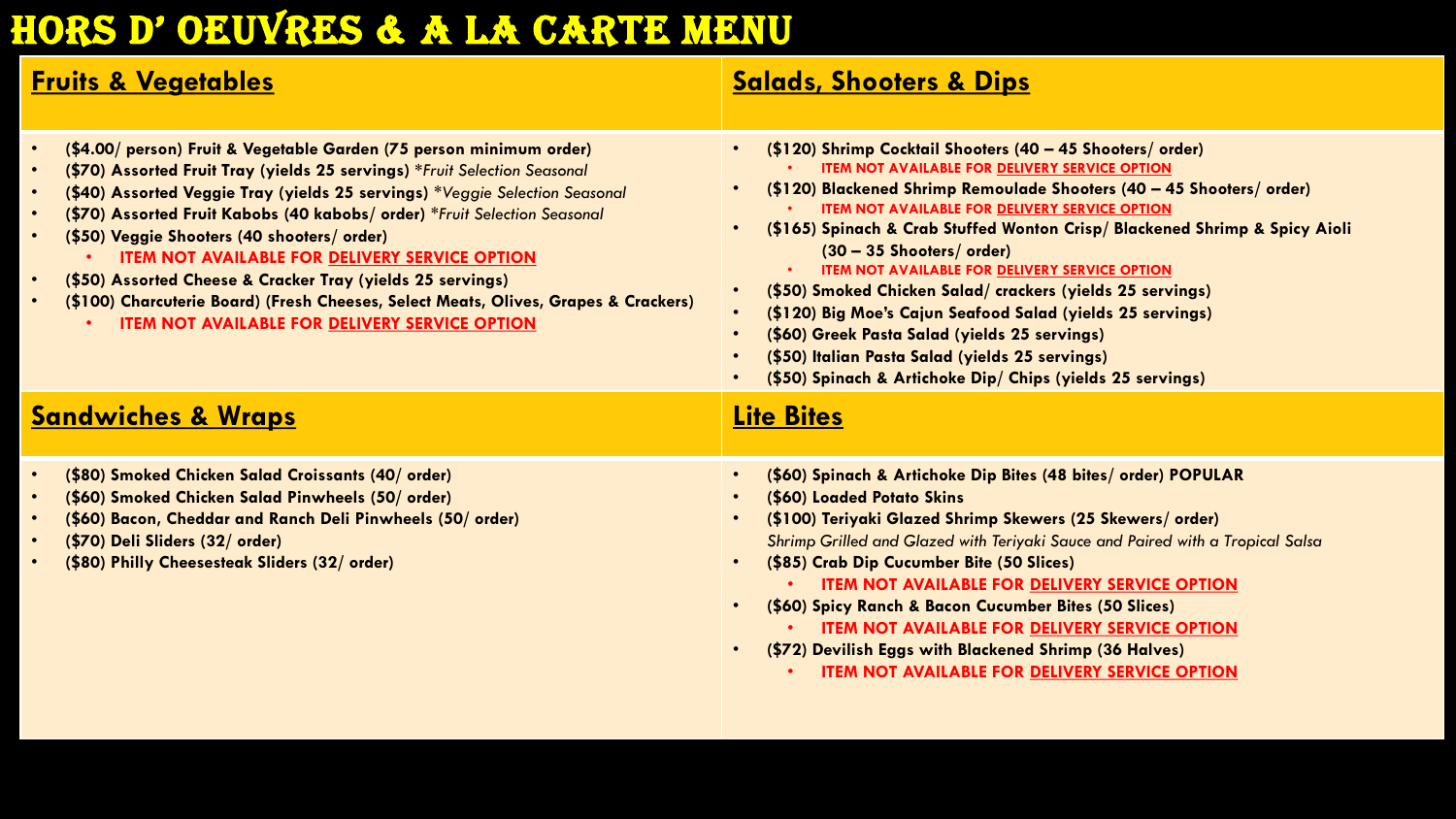## HORS D' OEUVRES & A LA CARTE MENU

### **Crostinis**

#### **ITEMS NOT AVAILABLE FOR DELIVERY SERVICE OPTION**

- **(\$100) Tropical Salsa & Shrimp Crostini (30 Servings/ order)** *A Mango & Avocado Salsa, topped with Shrimp*
- **(\$80) Caprese Salad Crostini (30 Servings/ order)** *Sliced Tomato, Mozzarella topped with an Garlic & Basil Infused Olive Oil*
- **(\$65) Roast Beef and Chipotle Crostini (30 Servings/ order)** *Chipotle Spread and Thin Sliced Deli Roast Beef*
- **(\$95) Crab Salad Crostini (30 Servings/ order)** *Blue Crab Claw Salad with Fresh Tomatoes and a hint of Horseradish*
- **(\$100) Smoked Salmon Crostini (30 Servings/ order)** *Thin Sliced Smoked Alaskan Salmon with a Dill Cream Cheese*

### **Whole Meats (Sliced upon request)**

- **(\$120) Oak Smoked Brisket (yields 30-40 servings. 4-6 oz. serving size)**
- **(\$60) Roasted Pineapple & Honey Glazed Ham**
- **(\$60) Smoked Pineapple & Honey Glazed Ham**
- **(\$60) Roasted Cajun Turkey**
- **(\$70) Smoked Cajun Turkey**
- **(\$75) Fried Cajun Turkey**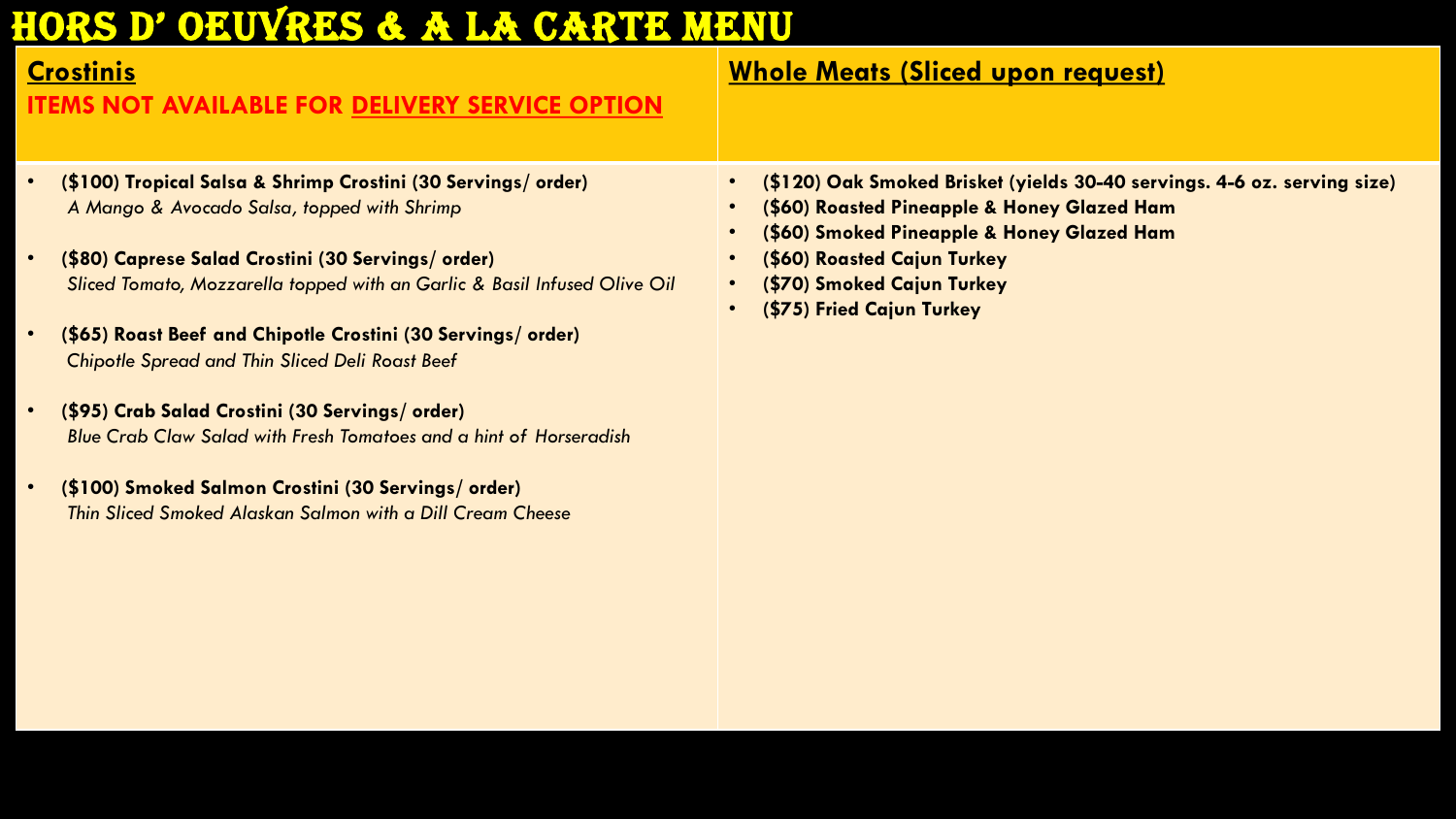### A LA CARTE MEATS & PANS TO GO

- **(\$50) Sliced Smoked Sausage/ Peppers & Onions (yields 25 servings)**
- **(\$50) Italian Beef Meatballs/ Cream Beef Gravy (yields 25 servings)**
- **(\$50) Teriyaki Glazed Meatballs (yields 25 servings)**
- **(\$50) Smoked Meatballs/ BBQ Sauce (yields 25 servings)**
- **(\$80) Moe's Molten Meatballs (yields 25 servings) POPULAR** *Homemade Meatballs Stuffed with Mozzarella & Topped with Cream Gravy*
- **(\$24/ dozen) Bacon Wrapped Shrimp (2 dozen minimum order)**
- **(\$60) Teriyaki Glazed Chicken Kabob (30/ order)**

#### **Meats Roasted Chicken Wings \$120/ order**

*(appx. 80-90 wings/ order with choice of rub or plain)*

#### **\*ALL FLAVORS ARE DRY RUBBED**

**\*Ranch available upon request**

- **Plain Roasted**
- **Jamaican Jerk POPULAR**
- **Ranch**
- **Spicy Ranch**
- **Lemon Pepper**
- **Blackened Cajun Rub**
- **Kansas City BBQ Rub**

q

#### **Pans to Go**  *(Full Pans yield 25 servings) (Half Pans yield 10 servings)* **Cajun Classics (\$100/ Full Pan) (\$48/ Half Pan) Cajun Rice (\$100/ Full Pan) (\$48/ Half Pan) Red Beans & Rice/ Sausage (\$100/ Full Pan) (\$48/ Half Pan) Loaded Mashed Potatoes (\$150/ Full Pan) (\$60/ Half Pan) Blackened Shrimp Cajun Pasta (\$150/ Full Pan) (\$60/ Half Pan) Blackened Chicken & Sausage Cajun Pasta (\$150/ Full Pan) (\$60/ Half Pan) Creamy Spinach & Chicken Fettuccine Alfredo (\$150/ Full Pan) (\$60/ Half Pan) Shrimp Fettuccine Alfredo (\$175/ Full Pan) (\$80/ Half Pan) Crawfish Linguine/ Creamy Cajun Sauce (\$175/ Full Pan) (\$80/ Half Pan) Shrimp Scampi (\$210/ Full Pan) (\$90/ Half Pan) Crab & Shrimp Mac and Cheese (\$220/ Full Pan) (\$100/ Half Pan) Seafood Lasagna** • **(\$120/ Gallon) Louisiana Shrimp & Sausage Gumbo** • **(\$80/ Gallon) Louisiana Chicken & Sausage Gumbo** • **(\$120/ Gallon) Crawfish Etouffee**  • **(\$200) Gumbo Pot Pie Pan (25 servings-Full Pan)** • **(\$80) Gumbo Pot Pie (10 servings-Half Pan)**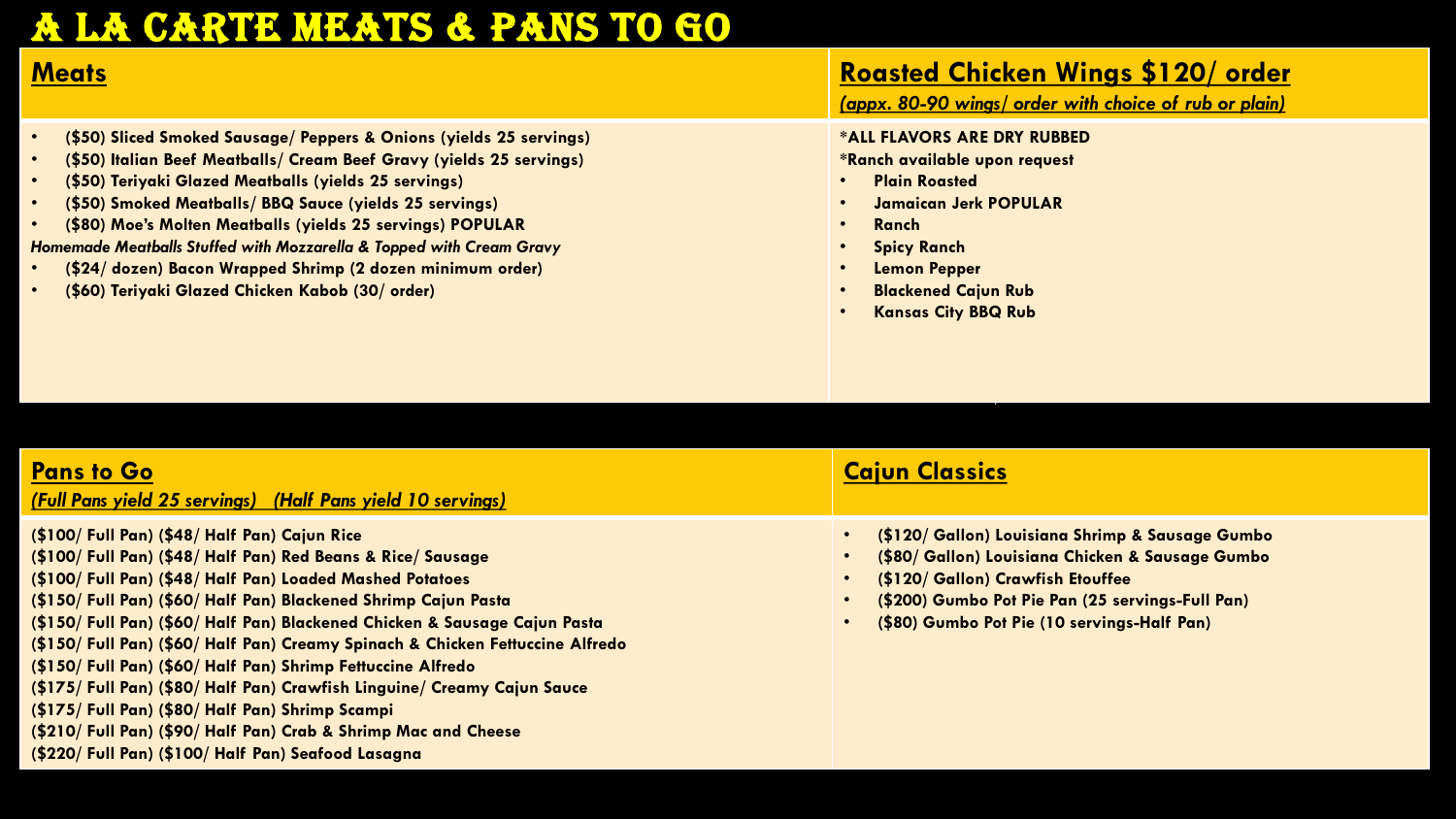### OPTIONS

### **PICK UP SERVICE (Free of charge) DELIVERY (\$20)**

- **Order pick ups are free**
- **Pick Ups are done in Lancaster, TX**
- **Pick Up times and dates will be scheduled after ordering**

- **Delivery is FOOD ONLY**
- **Food will be delivered in Foil Pans**
- **We deliver up to 25 miles (***Will meet at neutral spot if location is over 25 miles***)**

- **Includes Delivery of Food**
- **Includes all serving, heating and warming equipment**
- **Includes all applicable cutlery and dinnerware**
- **Equipment will be retrieve at the conclusion of the event**
- **No Servers will be provided with this option**

### **DELIVERY & SETUP (\$120) FULL SERVICE (20% of total bill)**

- **Includes Delivery of Food**
- **All serving, heating and warming equipment will be provided**
- **All applicable cutlery and dinnerware will be provided**
- q **Servers Included (***For Food Service Only***)**
- **This service carries a minimum charge of full service fee is \$150.**

#### **Catered Events over 30 miles will be assessed an additional travel charge starting at \$30**

**Catered Events over 30 miles will be assessed an additional travel charge starting at \$30**